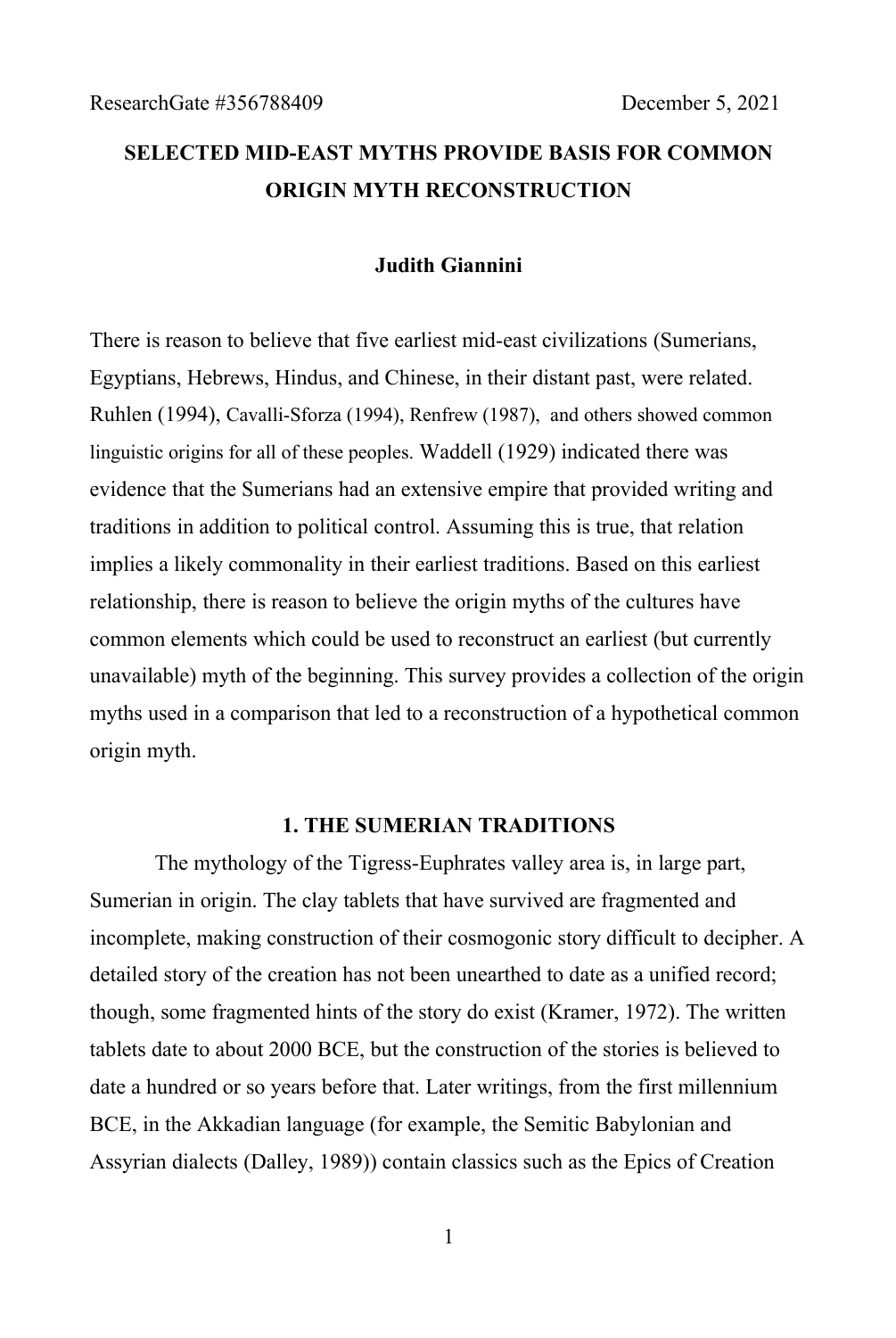#### ResearchGate #356788409 December 5, 2021

and Gilgamesh that show signs of clearly being borrowed from the earlier Sumerian literature. It is found that several versions of the same story are used to complement one another and fill in detail that all of the versions individually lack. This is a recognized feature of the Sumerian literature.

Since the Sumerian mythology personifies the aspects of creation in named gods, a brief diversion (before proceeding to the readings) can be helpful to minimize confusion by putting the named in perspective relative to one another and to a few theological concepts. According to Kramer (1963, Chapt. 4), the Sumerian concept of the cosmos, and all its manifest phenomena was believed to be supervised by immortal living beings in human form. They were designated as "dingir", translated as the word "god". Sumerian theology had a concept known as "me" (divine decrees) that kept the cosmic entities operating continuously and harmoniously in accordance with the pre-defined plan of the creating deity. There were seven decreeing gods and 50 great gods (although all of the names are not clear). The process of creation was one of decree, that is, pronouncing the name of that which is to be created. The order of the bringing into being of the gods is summarized as follows (Dalley, 1989, p. 74). The first god was Nammu, the primeval sea personified. Nammu gave birth to An (the heaven god) and Ki (the earth goddess). An and Ki then produced Enlil (the air god), who then proceeded to separate heaven from the earth. At this point Enlil was living in the darkness of the abyss, so he begat Nanna (the moon god), who then begat Utu (the sun god). Nammu and Enlil then produced Enki (the water god). Then, in some unspecified order, 1) Enki helps Enlil and Ki create all the vegetation and life on earth including man, and 2) An brings the Anunnaki (his followers who are the great gods) into being. Ultimately, Enki is declared to be the leader of the great gods.

The following Readings contain exerts from the identified myths. The more complete versions are found in the referenced material.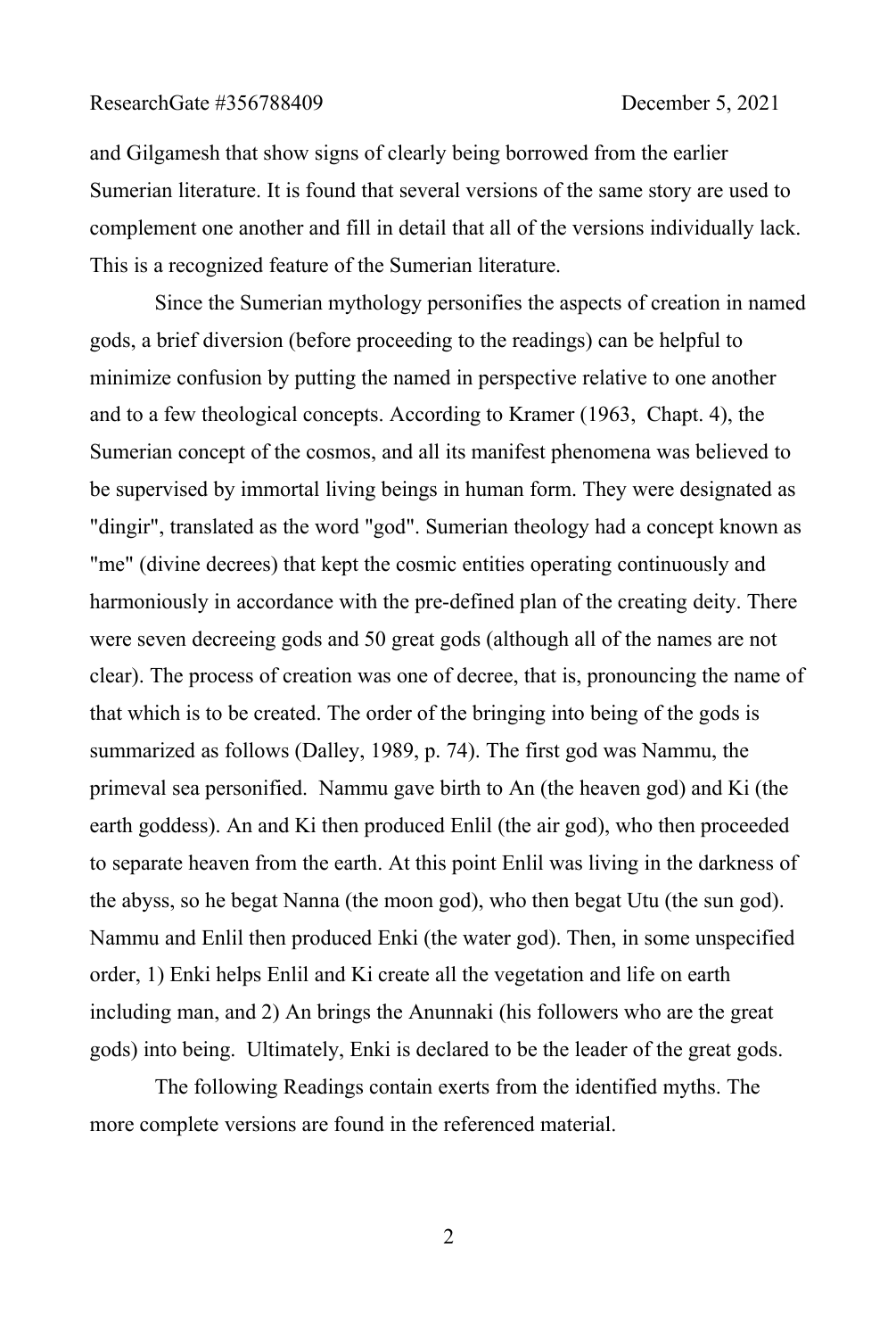# **1.1. Introduction to "Gilgamesh, Enkidu, and the Nether World" (Kramer, 1972, p. 37)**

According to Kramer, the major source of the Sumerian creation picture comes from the introduction to a poem found in the Epic of Gilgamesh, which is titled "Gilgamesh, Enkidu, and the Nether World". After a gallant deed in her service, the goddess Innana gave Gilgamesh a prize, which for undecipherable reasons he lost to the nether world. Warned against going to retrieve it, Enkidu, Gilgamesh's friend, went and died. The introduction, which seems unrelated to the events of the poem, however, contains the description of creation related events.

*After heaven had been moved away from earth.*

*After earth had been separated from heaven, After the name of man had been fixed;*

*After An had carried off heaven, After Enlil had carried off earth, After Ereshkigal had been carried off into Kur as its prize;*

*After he had set sail, after he had set sail,*

*After the father for Kur had set sail, After Enki for Kur had set sail; Against the king the small ones it (Kur) hurled,*

*Against Enki, the large ones it hurled;*

*Its small ones, stones of the hand, Its large ones, stones of* **. . .** *reeds, The keel of the boat of Enki, In battle, like the attacking storm,* 

*overwhelms;*

*Against the king, the water at the head of the boat, Like a wolf devours, Against Enki, the water at the rear of the boat, Like a lion strikes down.*

According to Kramer, the poem indicates that originally, heaven and earth were united. After their separation, and the creation of man was ordained (though not necessarily accomplished), Kur, a monster or dragon, hurled stones against Enki's boat while the primeval waters attacked it. Kramer does not interpret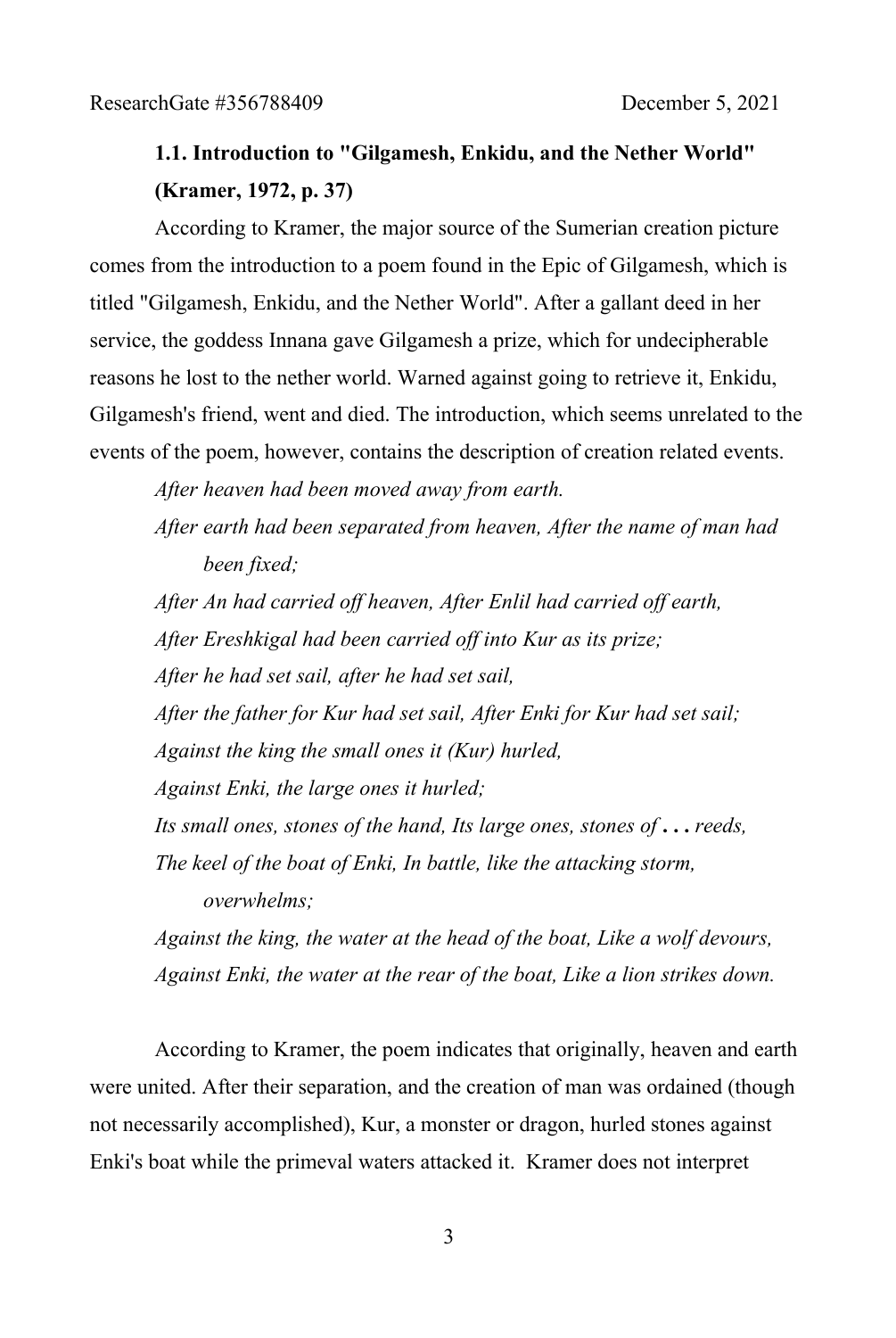further; but, the poem could be considered as describing the earth's earliest birth and development when it was continually bombarded by comets (between 1 and 5 billion years ago).

# **1.2. "The Journey of the Water-God to Nippur" (Kramer, 1972, p. 62)**

The poem, "The Journey of the Water-God to Nippur", describes Enki's building of the revered city of Eridu followed by his journey to Nippur to ask the blessings of his father, Enlil. The water-god Enki is also known as Nudimmud.

*After the water of creation had been decreed, After the name hegal (abundance), born in heaven, Like plant and herb had clothed the land, The lord of the abyss, the king Enki, Enki, the lord who decrees the fates, Built his house of silver and lapis lazuli; Its silver and lapis lazuli, like sparkling light, The father fashioned fittingly in the abyss. The (creatures of) bright countenance and wise, coming forth from the abyss, Stood all about the lord Nudimmud; The pure house he built, he adorned it with lapis lazuli, He ornamented it greatly with gold, In Eridu, he builds the house of the water-bank,*

The poem goes on to describe the Enki's filling the gardens with birds, fish, and fruit bearing trees; before he takes his boat to Nippur. Kramer does not speculate about the nature of the "*creatures of bright countenance".* It could be a description of the appearance of the earliest gods who were intelligent but different in appearance from the species "Man" that came later. On the other hand,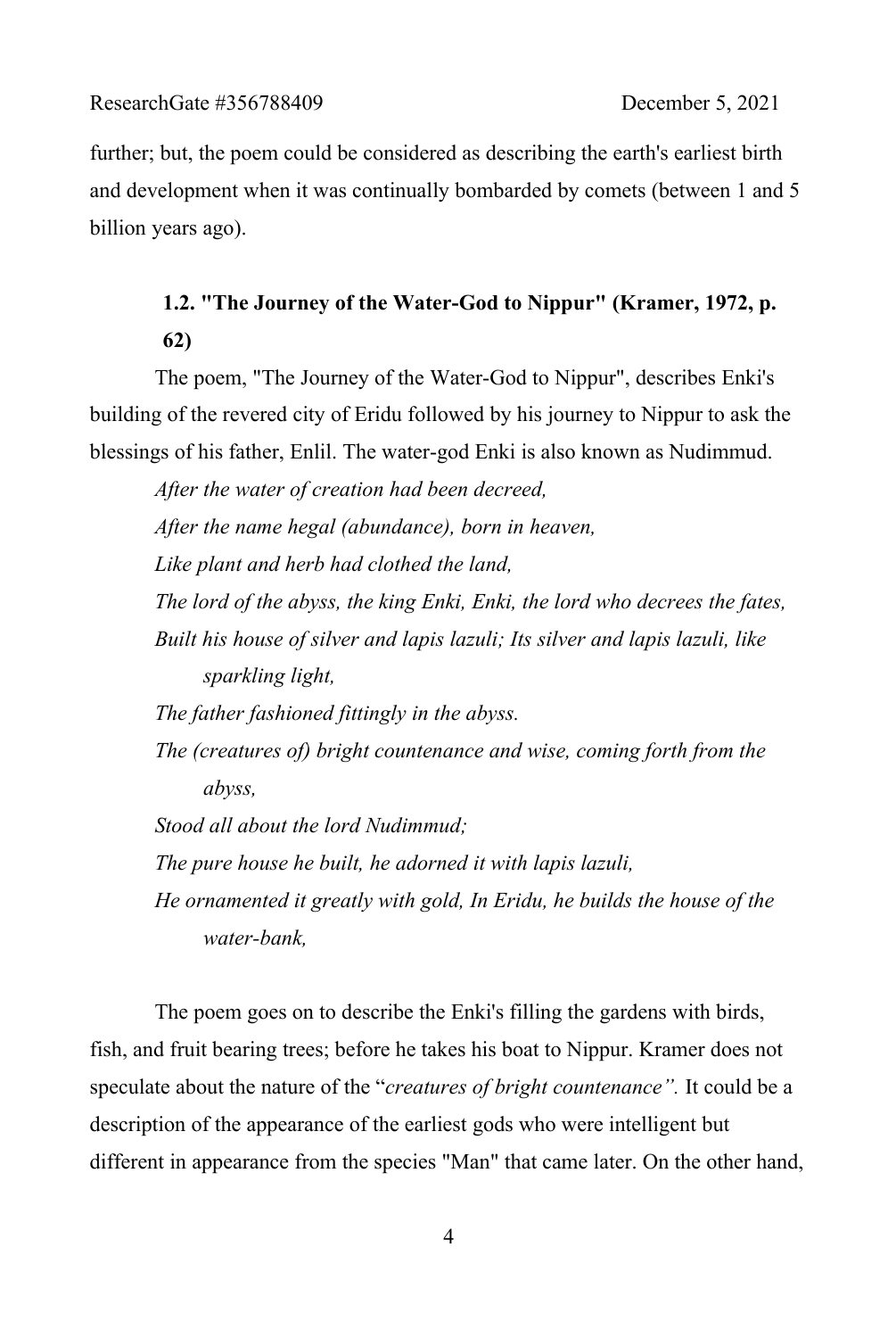it is most likely an anthropomorphic reference to the heavenly bodies – the sun, moon, and stars.

### **1.3. Introduction to "Cattle and Grain" (Kramer, 1972, p. 72)**

The reading is from the introduction to the myth "Cattle and Grain". It describes how the great gods did not yet know how to grow food or make clothes until the cattle god and the grain goddess were created, and, that the purpose of the creation of man was to provide for the needs of the gods.

*After on the mountain of heaven and earth,*

*An (the heaven god) had caused the Anunnaki (his followers) to be born, Because the name Ashnan (the grain goddess) had not been born, had not been fashioned,*

- *Because Uttu (the goddess of plants) had not been fashioned,* **. . .**
- *Because the name of Ashnam, the wise, and Lahar (the cattle god), [had not been born]* **. . .**
- *The small grains, the grain of the mountain, the grain of the pure living creatures did not exist.*
- *Because Uttu had not been born, because the crown [of vegetation?] had not been raised,* **. . .**

*Because Sumugan, the god of the plain, had not come forth,*

- *Like mankind when first created, They (the Anunnaki) knew not the eating of bread,*
- *Knew not the dressing of garments, Ate plants with their mouth like sheep,*

*Drank water from the ditch.*

*In those days, in the creation chamber of the gods,* 

*In their house Dulkug, Lahar and Ashnan were fashioned;*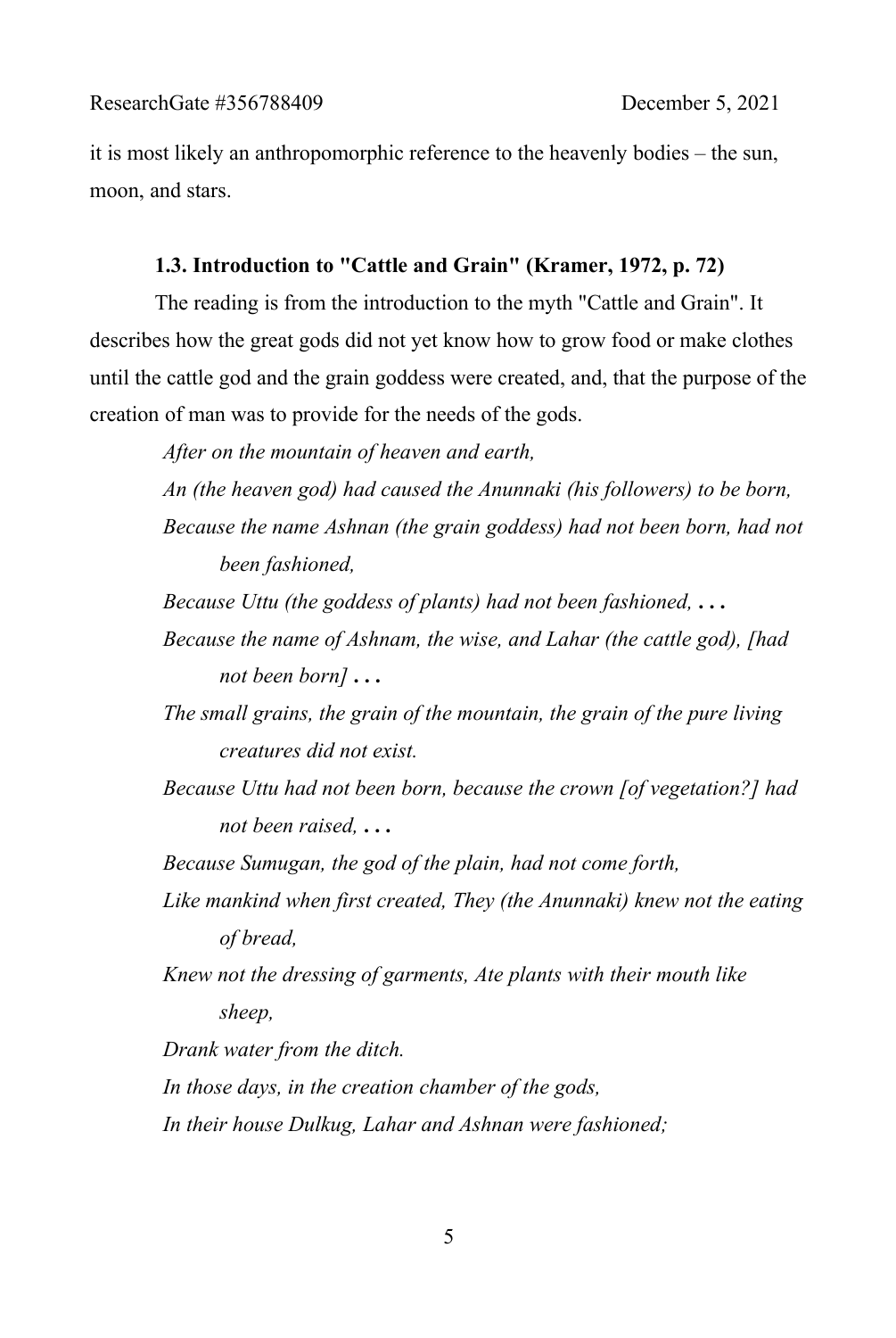*The produce of Lahar and Ashna, The Anunnaki of the Dulkug eat, but remain unsated;*

*In their pure sheepfolds milk,* **. . .** *and good things, The Anunnaki of the Dulkug drink, but remain unsated; For the sake of the good things in their pure sheepfolds, Man was given breath.*

Kramer does not speculate on the meaning of this. However, this poem seems to describe the earliest state of man as a species  $\left(\sim 2,500,000 \text{ BCE with}\right)$ Homo Habalis and Homo Erectus, to ~250,000 BCE with early Homo Sapiens and Homo Neanderthalis, and finally to  $\sim$ 150,000 BCE with modern humans when thinking Man was given "*breath"* – a concept seen in the other cultures). It described the purpose for creating Man – tending to the garden with the domestication of animals and the first farming (~10,000 BCE) in the Levant.

### **2. THE EGYPTIAN TRADITIONS**

Like the Sumerian tradition, the goal is to consider the myths of the beginning that can be compared with the myths of the other cultures. Since the Sumerian and Egyptian cultures are so intertwined, a brief look at a major difference in their views is valuable. That difference comes from their visions of the kings. The Sumerians believed that the kingship was bestowed by the gods, and the kings were the representatives of those gods. So, the Sumerian kings in the earliest periods were the super heroes with, at best, only partial parentage by the gods. The Egyptians, however, viewed their kings as gods, complete with god names in addition to their human names. For them, the earliest prehistory periods before Menes (their first historic king) had dynasties of gods and demi-gods that ruled Egypt. Their mythologies, as stories of the attributes of the gods, were at the same time stories of the activities of the god-kings. The reading, "the History of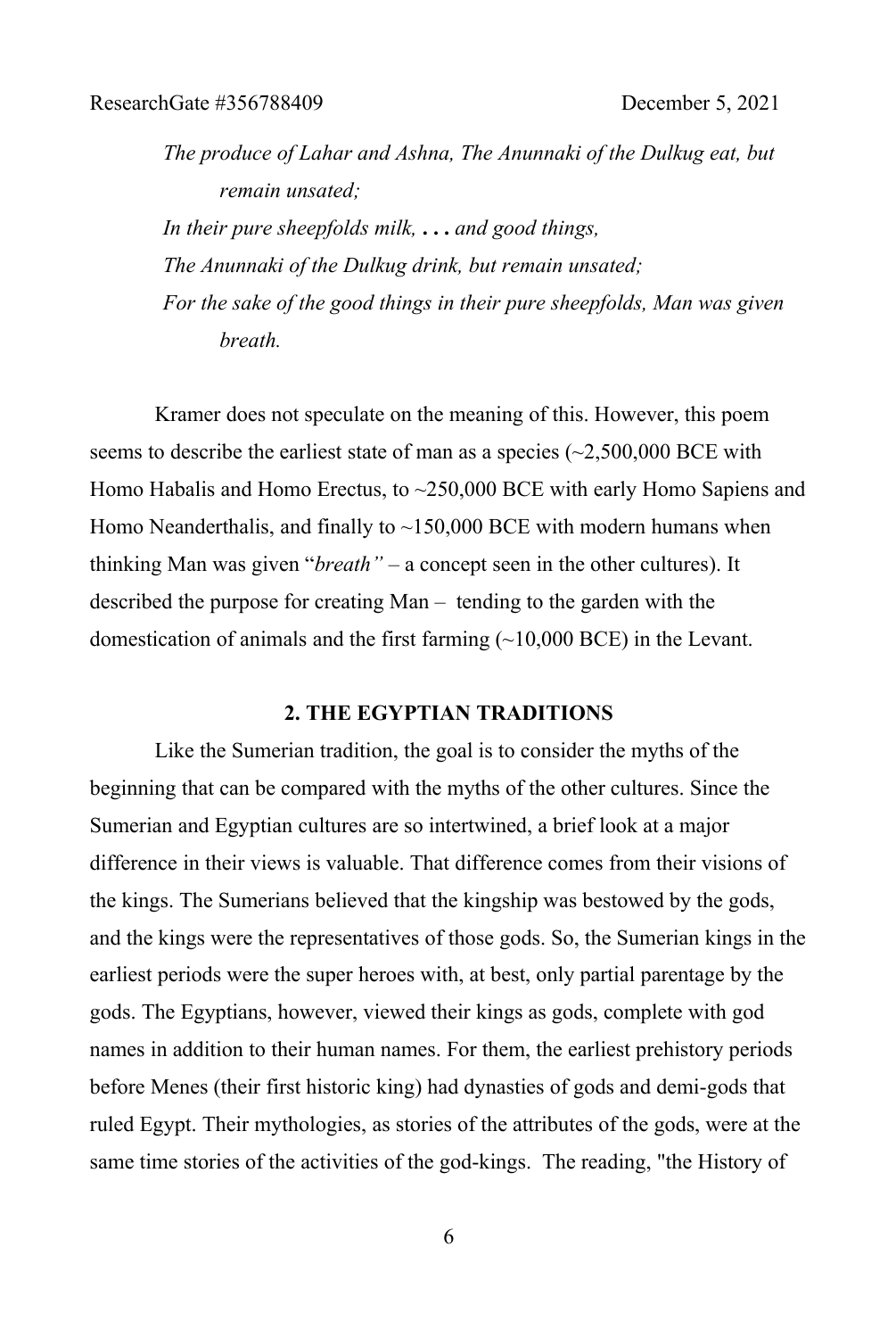Creation", brings that into focus at the end by describing the bringing forth of the next generation of gods.

## **2.1. The History of Creation Myth (Budge, 1912, p. 1-13)**

The text of the Egyptian History of Creation is found in the Papyrus of Nes-Menu preserved in the British Museum, under the number 10,188. By its appearance, it may be assigned to a time between the  $26<sup>th</sup>$  Dynasty and the Ptolemaic Period (647-30 BCE), and it bears a date being, the "first day of the fourth month of the twelfth year of Pharaoh Alexander, the son of Alexander," i.e., 311 BCE. The History of Creation (- A) is the third work on the papyrus with a longer version (- B) inserted later on the same papyrus. The story is told by the god Neb-er-tcher, meaning "Lord to the uttermost limit (of time and space)" - the almighty and invisible power which filled all space. He assumed the form of the god Khepera to carry out the acts of creation. Following, is The History of Creation -A (the short version) with [additions from version -B (the long form)].

*<sup>1</sup>The Book of Knowing the Evolutions of Ra, and of Overthrowing Apep. [These are] the words that the god Neb-er-tcherspake after he had come into being: "I am he who came into being in the form of the god Khepera, and I am the creator of that which came into being, [-B adds: I formed myself out of the substance which existed in primeval times, I brought my*

*<sup>6</sup>own name into my mouth as a word of power (i.e., I uttered my own name)] that is to say, I am the creator of everything which came into being; now the things which I created, and which came forth out of my mouth after that I had come into being myself were exceedingly many. The sky (or, heaven) had not come into being, the earth did not exist, and the children of <sup>11</sup>the earth, and the creeping things, had not been made at that time. I myself raised them up from out of Nu from a state of helpless inertness. I found no*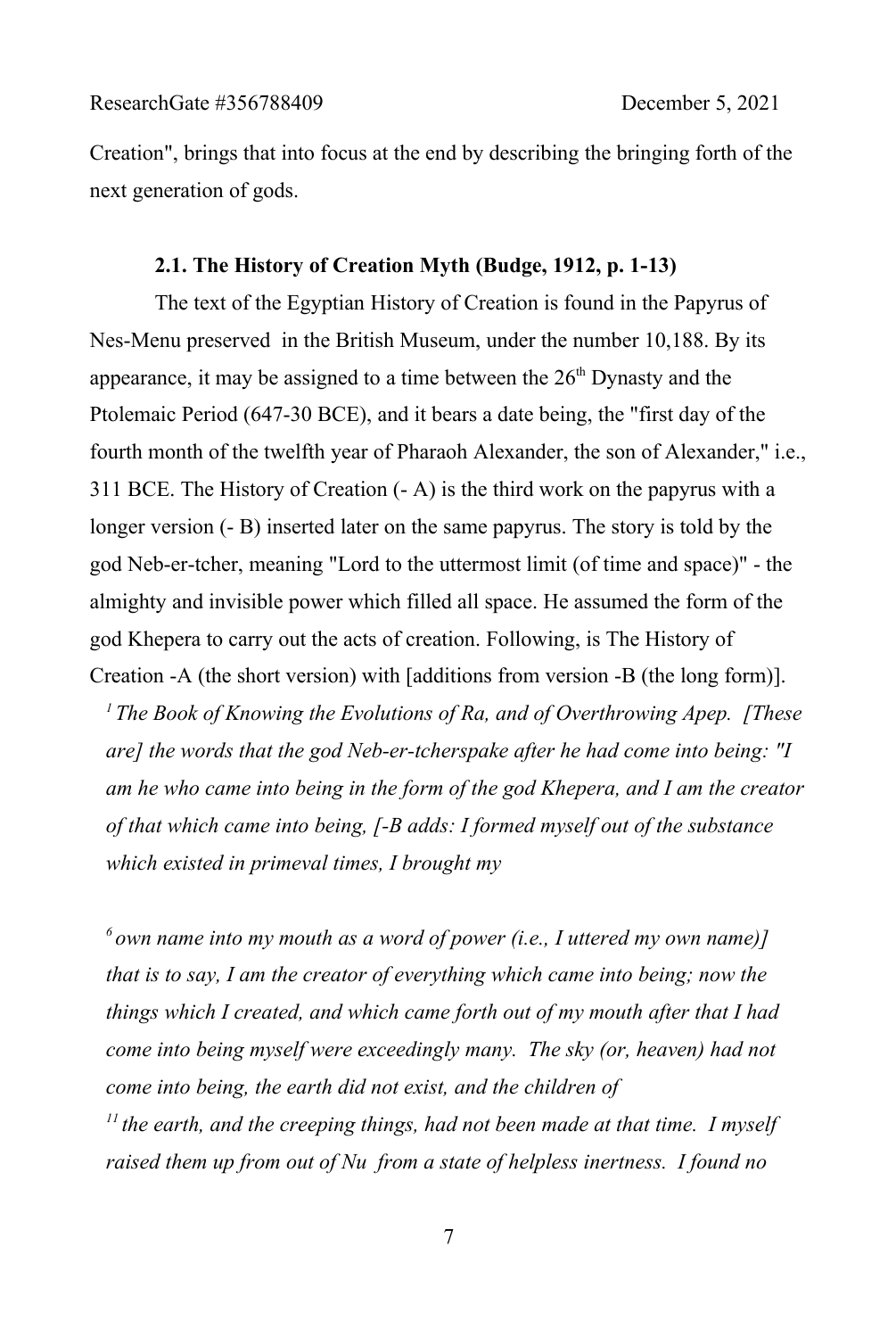*place whereon I could stand. I worked a charm upon my own heart (or, will), I laid the foundation [of things] by Maat, and I made everything which had form. I was [then] one by myself, for I had not* 

*<sup>16</sup>emitted from myself the god Shu, and I had not spit out from myself the goddess Tefnut; and there existed no other who could work with me. I laid the foundations [of things] in my own heart, and there came into being multitudes of created things, which came into being from the created things which were born from the created things which arose from what they*

*<sup>21</sup>brought forth. I had union with my closed hand, and I embraced my shadow as a wife, and I poured seed into my own mouth, and I sent forth from myself issue in the form of the gods Shu and Tefnut. Saith my father Nu: - My Eye was covered up behind them (i.e., Shu and Tefnut), but after two hen periods had passed from the time when they departed from me,*

*<sup>26</sup>from being one god I became three gods, and I came into being in the earth. Then Shu and Tefnut rejoiced from out of the inert watery mass wherein they were, and they brought to me my Eye (i.e., the sun). Now after these things I gathered together my members, and I wept over them, and men and women sprang into being from the tears which came forth*

*<sup>31</sup>from my Eye. And my Eye came to me, and found that I had made another [Eye] in place where it was (i.e., the moon), it was wroth with (or, raged at) me, whereupon I endowed it (i.e., the second Eye) with [some of] the splendor which I had made for the first [Eye], and I made it to occupy its place in my Face, and henceforth it ruled throughout all this earth.*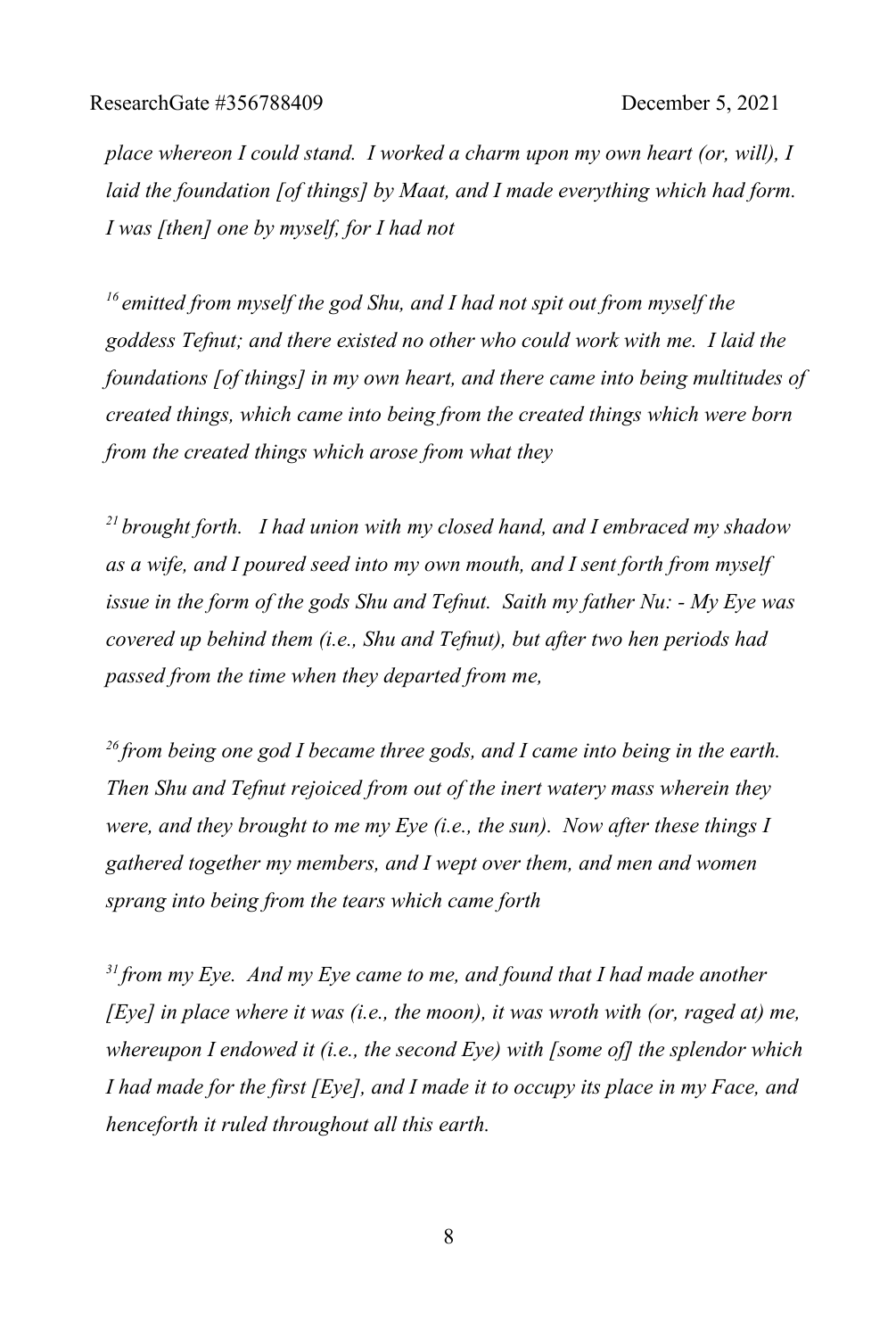*<sup>36</sup>When there fell on them their moment through plant-like clouds, I restored what had been taken away from them, and I appeared from out of the plant-like clouds. I created creeping things of every kind, and every thing which came into being from them. Shu and Tefnut brought forth [Seb and] Nut; and Seb and Nut brought forth Osiris and Heru-khent-an-maati,*

*<sup>41</sup>and Set, and Isis, and Nephthys at one birth, one after the other, and they produced their multitudinous offspring in this earth."*

According to Budge, Neb-er-tcher's description of creation as "*everything which came out of my mouth*" refers to the concept of creation by pronouncing the names. This appears to be the same concept of creation identified by Kramer (1972, p. 37) as a basis of the Sumerian tradition, that is, "*the name of man had been fixed*".

Budge identifies the god Nu, in line 12, as the primeval watery mass - the substance from which the universe and all its contents were formed. This god appears to be the same as the Sumerian god, Nammu.

Budge identifies the concept of "*Maat*", in line 14, as meaning that Neb-ertcher's "*foundation [of things] in my own heart*" was the exact and definite rules by which creation and the running of the universe would proceed where the "heart" was the act of his will. Though he does not speculate, this Matt could be the same concept of the Sumerians which speaks of the god "*Enki, the lord who decrees the fates*".

Budge identifies the gods "*Shu and Tefnut*" in line 23 as the personification of dryness and wetness. Though he does not speculate, this appears to be a concept seen later in the Chinese tradition of yin and yang. Budge does not speculate on the significance of lines 36 thru 38; however, it could be a description of the famous dinosaur- killing event 65 million years ago – when a comet impact ("*it*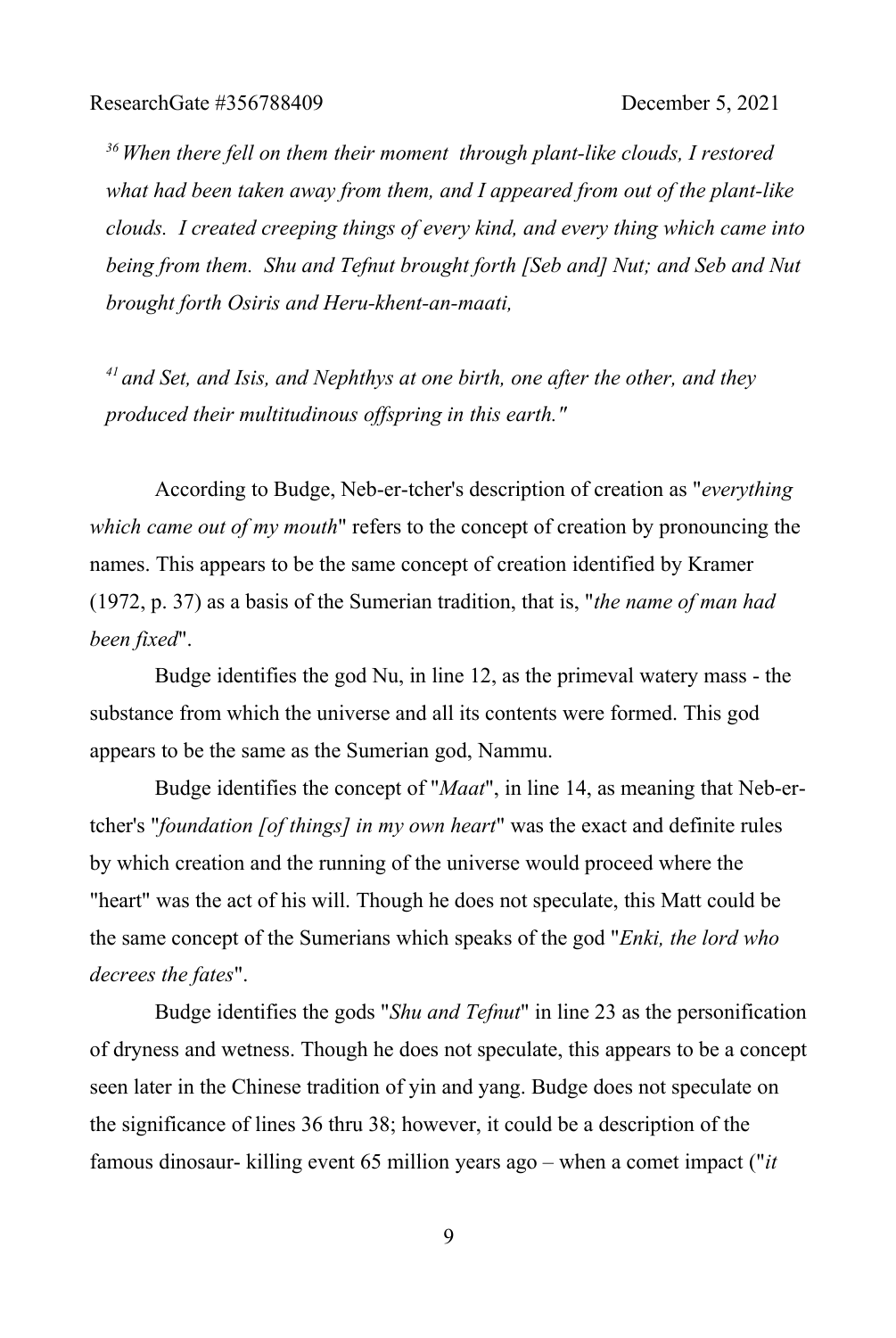*fell on them their moment*"), filled the atmosphere with dust, debris and hydrocarbon clouds that darkened the sky, blocking the sun ("*through plant-like clouds*"), and the aftermath when the sky cleared ("*I restored to them what had been taken away from them, and I appeared out of the plant-like clouds*").

One final note, according to Budge, the creating deity was viewed by the Egyptians as being so remote and exalted that He did not interfere with affairs of nature after He created them. The other gods that He created were more like men and were amenable to interfering. Three in particular that are mentioned at the end of the poem include Osiris, Set and Isis who listed among the Egyptian mythical god-kings.

#### **3. THE HEBREW TRADITIONS**

Comparison of the *Genesis* with the cultures can be placed in context given the relation of the Hebrew people with the Sumerians and the Egyptians. Since the Patriarch Abraham came from the Sumerian city of Ur, it is expected that the Sumerian and biblical traditions have much in common; and, in fact, it is generally agreed that the early biblical tradition (particularly the Flood story) finds its origins in the Sumerian tradition. Unlike the Egyptian and Sumerian traditions discussed above, the Hebrew tradition does not have a re-history of patriarchs or kings before Adam. Waddell (1929) concluded Adam was the same person as Unzi, the first historical Sumerian king. Therefore, from a dating point of view, the Hebrews offer no insight into the mythological period of the Egyptians or Sumerians for comparison purposes. The one thing that the Bible has, that the Egyptian and Sumerians do not, is a time table for the creation events from the beginning. The time table is given in "days" which many fundamentalists accept as 24 hour periods, but, the more scientifically accepting agree are clearly more than that. Giannini (2019) showed that by comparing the biblical Days events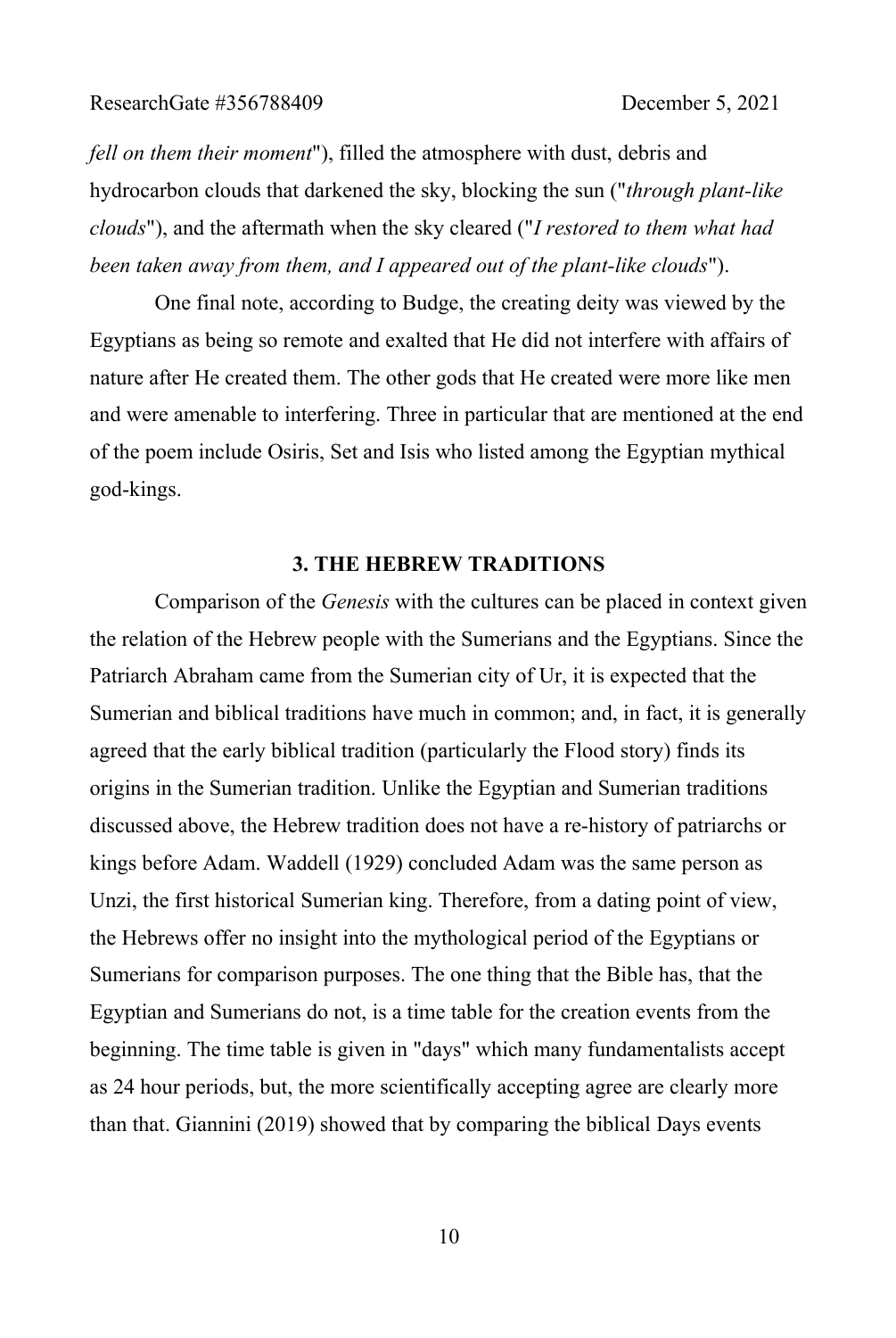described in Genesis with events in the scientific record, it is possible to calibrate the biblical Days to BCE years.

### **3.1. Genesis – Chapter 1: (The Jewish Publication Society, 2000)**

Perhaps the best-known creation story comes from the book of Genesis in the Tanakh (The Jewish Publication Society, 2000) (c. 1240 BC). The Holy Bible (Thomas Nelson Pub., 1990) is the edited, Christian version of the Tanakh. There are some differences between the two; but, the stories are substantially the same. For the purposes of this discussion, the Tanakh wording is used, and only the nonrepeated portions of the of the poem are reproduced:

1.*When God began to create the heaven and the earth - the earth was unformed and void, with darkness over the surface of the deep and a wind from God sweeping over the water –* 

3.*And God said, "Let there be light";* **. . .** *and God separated the light from the darkness* **. . .** *And there was evening and there was morning, a first day.* 

6.*And God said, "Let there be an expanse in the midst of the waters, that it may separate the water from the water."* **. . .**

8. *And God called the expanse Sky. And there was evening and there was morning, a second day.*

9.*And God said, "Let the waters below the sky be gathered together unto one area, that dry land appear"* **. . .**

10. *And God called the dry land Earth and the gathering of the waters He called the Seas* **. . .***.*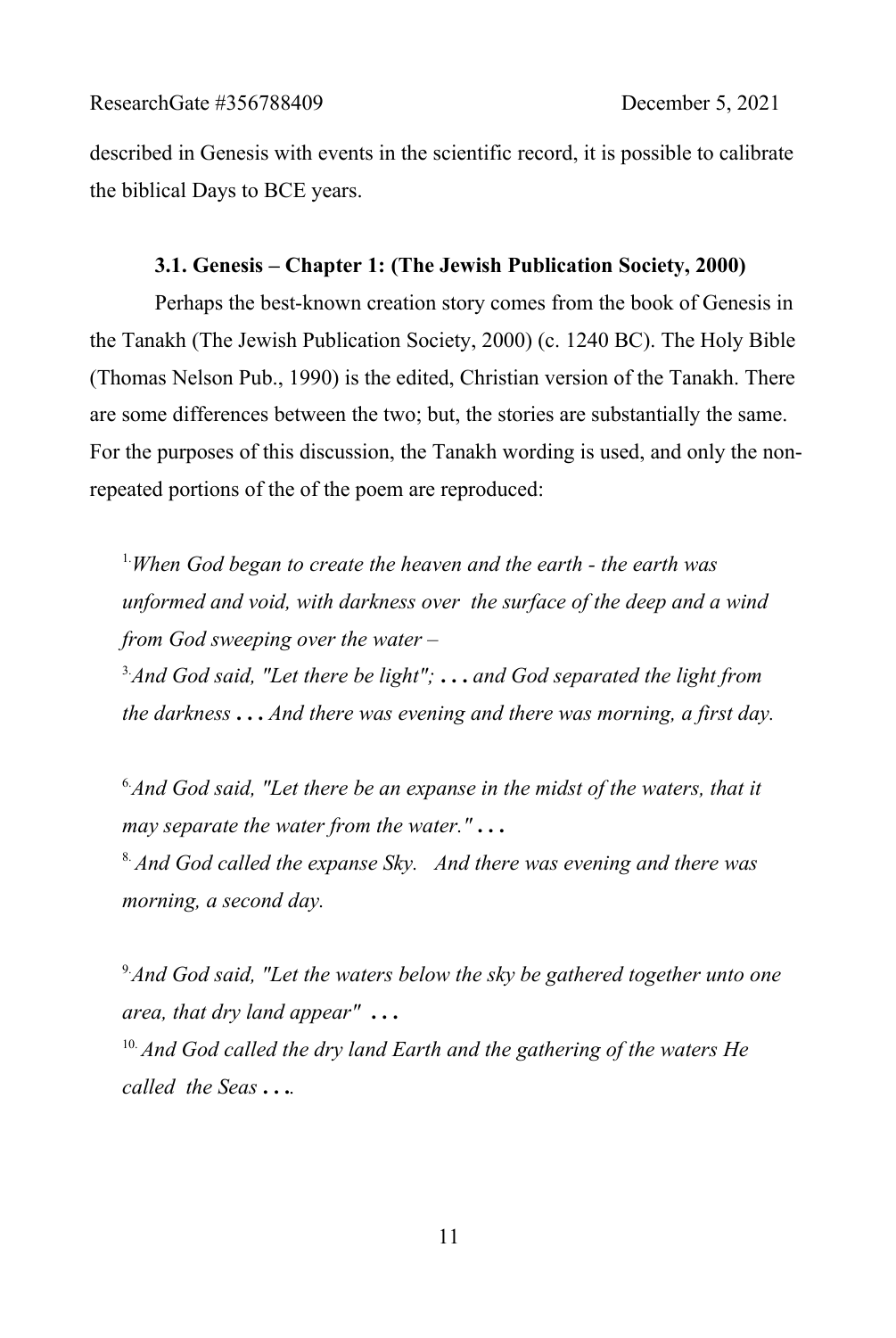<sup>11.</sup> And God said "Let the earth sprout vegetation: seed-bearing plants, fruit *trees of every kind".* **. . .** *And there was evening and there was morning, a third day.*

14.*And God said, "Let there be lights in the expanse of the sky to separate day from night; they shall serve as signs for the set times - the days and the years"* **. . .**

<sup>16.</sup> God made two great lights; the greater light to dominate the day and the *lesser light to dominate the night, and the stars.* **. . .** *And there was evening and there was morning, a fourth day.*

20. *And God said, "Let the waters bring forth swarms of living creatures, and birds that fly above the earth across the expanse of the sky".* **. . .** *And there was evening and there was morning, a fifth day.*

<sup>24</sup>. And God said "Let the earth bring forth every kind of living creature: *cattle, creeping things, and wild beasts of every kind."* **. . .** 26. *And God said "Let us make man in our image, after our likeness"* **. . .** *And there was evening and there was morning, a sixth day.*

The King James version of the Bible translates "*a wind from God*" as "*the Spirit of God*". This "*wind*" of creation appears to be a concept seen later in the Hindu tradition. It translates "*an expanse*" as "*the firmamen*t", and "*the Sky"* as "*Heaven*". The concept of the "*waters*" as the basis of existence is seen in the Sumerian tradition, and the Egyptian god Nu, the primeval watery mass, and later in the Hindu tradition. King James translates *vegetation* as "grass". The apparent creation of the sun and moon, out of geological order, after the earth and vegetation were already created appears to be the same period in the Egyptian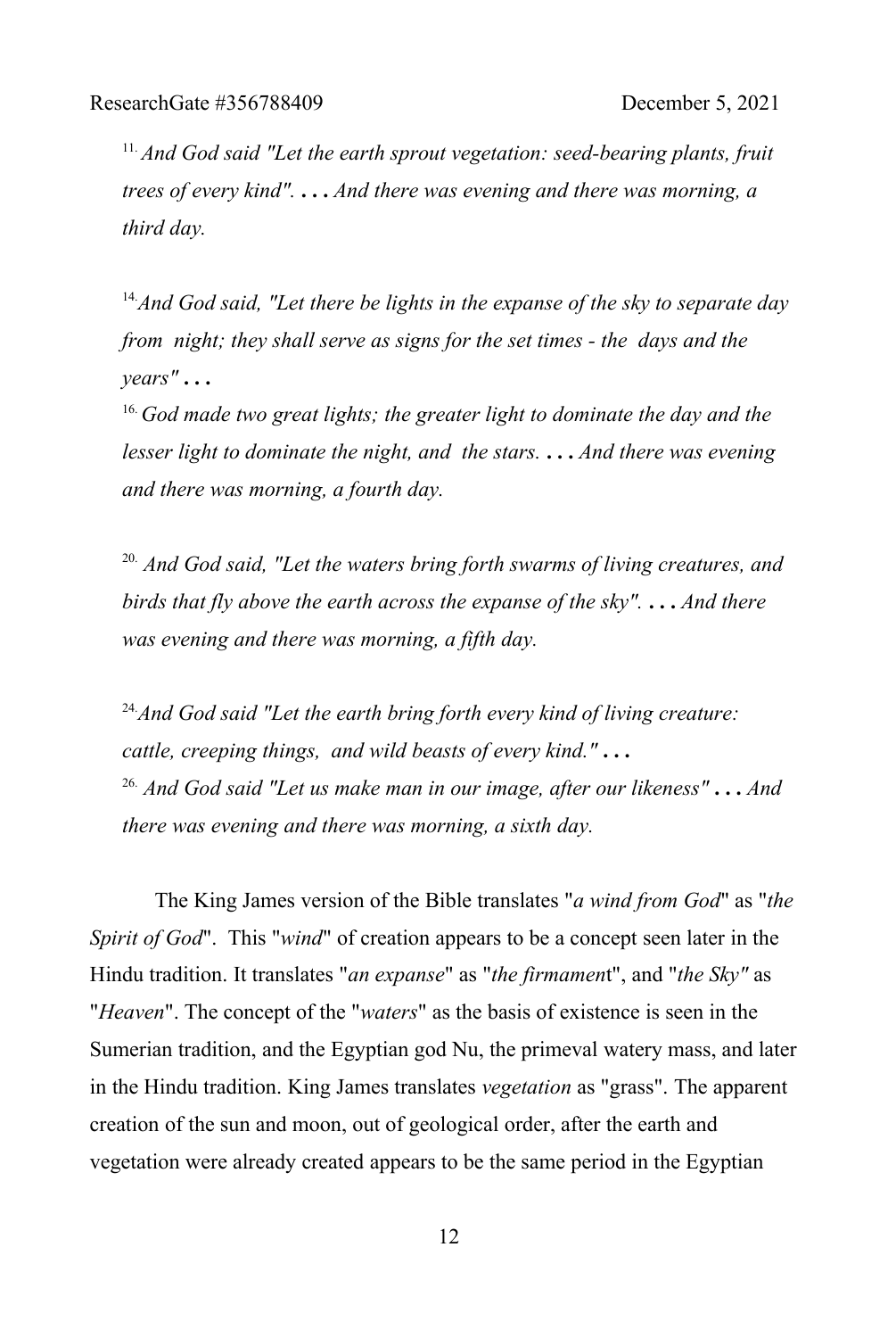tradition after the mass extinction 65 million years ago. Finally, King James describes the "*swarms of living creatures"* as the "*abundance of moving creatures*". The Tanakh includes in the living creatures, the great sea monsters, which King James calls whales.

#### **3.2. Genesis – Chapter 2: (The Jewish Publication Society, 2000)**

7. **. . .** *the Lord God formed man from the dust of the earth. He bled into his nostrils the breath of life and man became a living being.* **. . .** *15. The Lord God took the man and placed him in the garden of Eden, to till it and tend it.*

The concept that man's purpose was "*to till and tend the garden"* appears consistent with the Sumerian tradition of providing for the gods. Note that is not until verse 18 when God gave "man" a helpmate that he is referred to as the individual, Adam rather than "man" the species. From the passage, it is not clear how long it is after the "*breath of life"* was given to the "*man"* that God placed him in the garden – possibly marking the beginning of agriculture  $\sim$ 10,000 BCE.

#### **4. THE HINDU TRADITIONS**

Like the Egyptians and the Hebrews, the Hindu traditions can be compared with the Sumerians and the other cultures, in part, because of their political relations with the Sumerians. As the other traditions discussed, the Hindu tradition traces its heritage back to the Sumerian king line (Waddell, 1929), sharing common elements with Sumerian, Egyptian and Hebrew mythological concepts. The myths presented here come from the Rig Veda.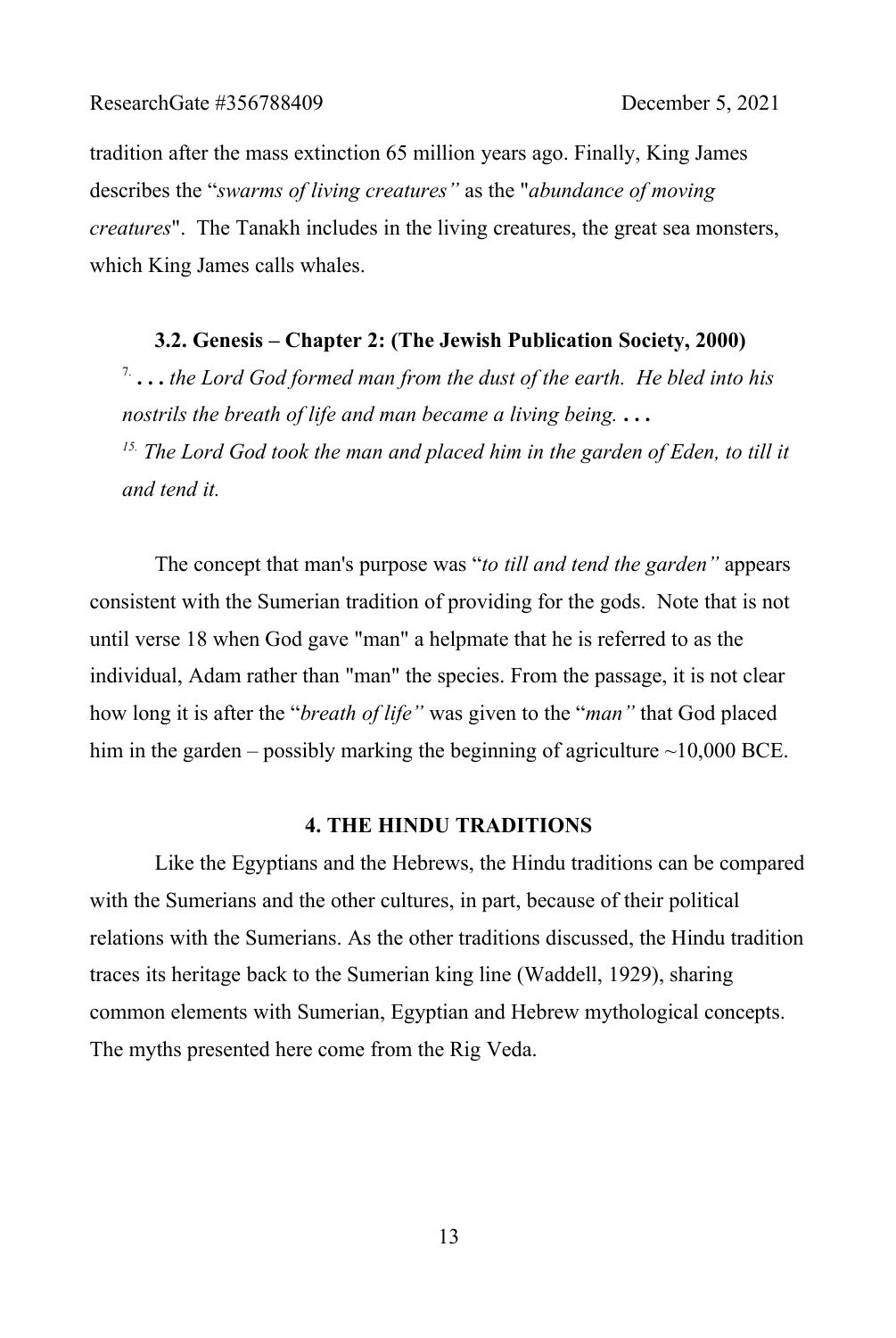### **4.1. The Creation, hymn (x.129) (Radhakrishnan, 1957, p. 23)**

The Rig Veda of Hindu tradition is considered to be the oldest text in an Indo-European language (c. 1300 BCE). Hymn x.129 addresses the Hindu vision of creation:

- *1. Non-being then existed not nor being: There was no air, nor sky that was beyond it. What was concealed? Wherein? In whose protection? And was there deep unfathomable water?*
- *2. Death then existed not nor life immortal; Of neither night nor day was any token. By its inherent force the One breathed windless; No other thing than that beyond existed.*
- *3. Darkness there was at first by darkness hidden; Without distinctive marks, this all was water. That which, becoming, by the void was covered, That One by force of heat came into being.*
- *4. Desire entered the One in the beginning; It was the earliest seed, of thought the product. The sages search their hearts with wisdom, Found out the bond of being in non-being.*
- *5. Their ray extended light across the darkness; But was the One above or was it under? Creative force was there, and fertile power; Below was energy, above was impulse.*
- *6. Who knows for certain? Who shall here declare it? Whence it was born, and whence came this creation? The gods were born after this world's creation; Then who can know from whence it has arisen?*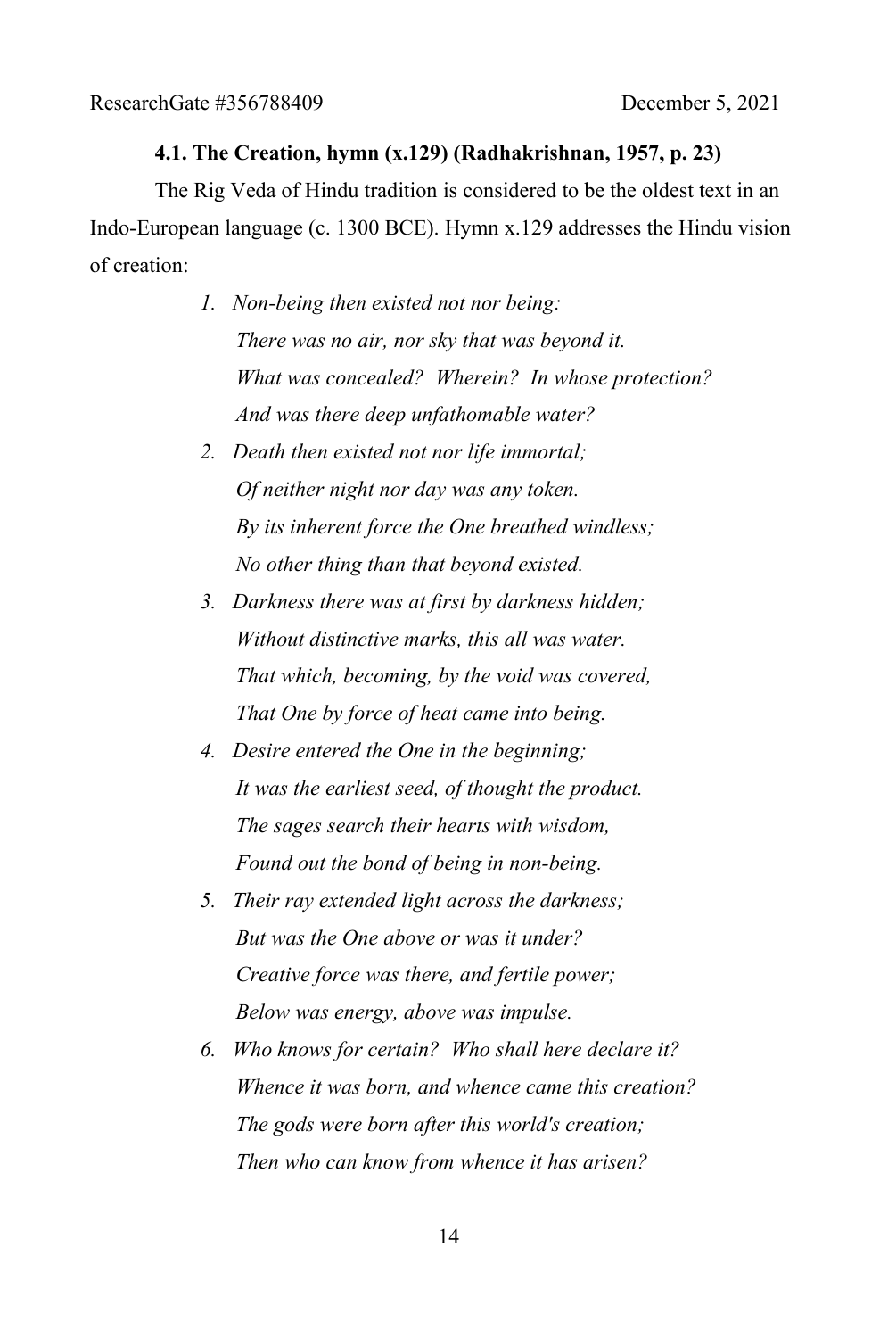*7. None knoweth whence creation has arisen; And whether he has or has not produced it; He who surveys it in the highest heaven, He only knows, or haply he may know not.*

Doniger (1981, p. 25) translates "*token"*, in verse 2, as "*distinguishing sign*"; and, "*bond"*, in verse 4, as "*ability to create*"; and, "*world's"*, in verse 6, as "*universe*"; and, line 2 of verse 7 as perhaps it formed itself or perhaps it did not. Though Doniger does not speculate, it is clear that the more metaphysical nature of this reading gives it more in common with the Chinese picture, seen later than with the previous discussions which had more of a personified "god" orientation. In verse 6, one obvious agreement between the Egyptians and the Hindus is that the gods were created after the creation of the world. Like the Egyptian and the Hebrew traditions, the Hindu hymn speaks of the void before creation and the breath ("*the One*" here, the Egyptian god Neb-er-tcher, and the Hebrew "God") that gave rise to the creation out of the (primeval) waters.

**4.2. The Cosmic Heat, hymn (x.190) (Radhakrishnan, 1957, p. 25)**

Hymn x.190 addresses subsequent creation events.

- *1. From fervour kindled to its height Eternal Law and Truth were born; Thence was night produced, and thence the billowy flood of sea arose.*
- *2. From the same billowy flood of sea the year was afterwards produced,*

*Ordainer of the days and nights, Lord over all who close the eye.*

*3. Dhatar, the great creator, then formed in due order sun and moon, He formed in order heaven and earth, the regions of the air, and light.*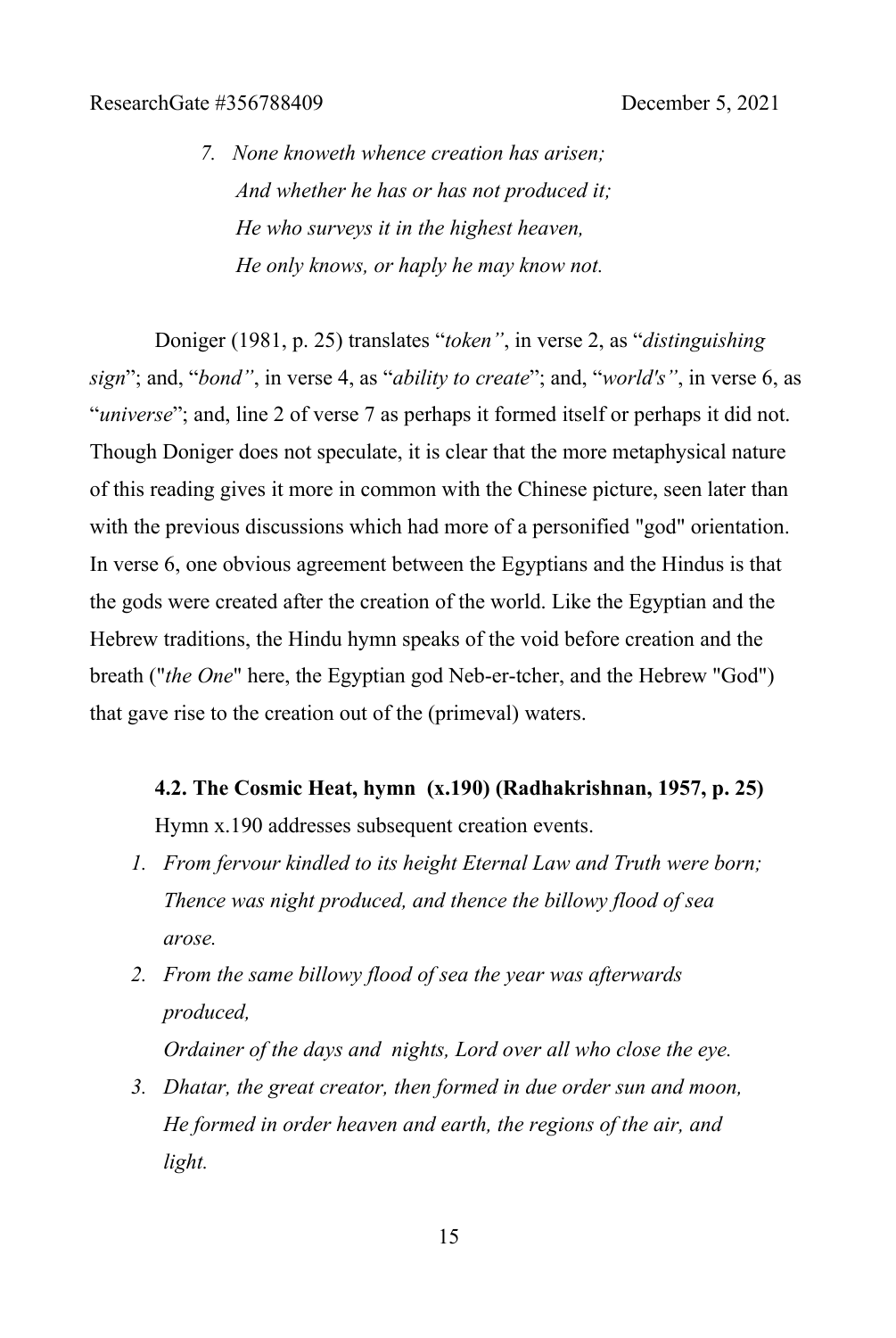Doniger (1981, p. 34) translates line 1 as "*(Cosmic) order and truth were born from heat as it blazed up"*. She does not speculate, but, this cosmic order or "*Eternal Law*" appears to be the same concept as expressed in the Egyptian tradition "*I laid the foundation [of things] by Maat*". She identifies "*all who close the eye"*, in verse 2, as "*all living creatures*".

#### **4.3. The Unknown God, hymn (x.121) (Doniger, 1981, p. 27)**

- *1. In the beginning the Golden Embryo arose. Once he was born, he was the one lord of creation. He held in place the earth and this sky. Who is the god whom we should worship with the oblation?*
- *2. He who gives life, who gives strength, whose command all the gods, his own, obey; his shadow is immortality – and death. Who is the god whom we should worship with the oblation?*

Though Doniger does not speculate, the Golden Embryo appears to be the creator god who is the same as the Egyptian Neb-er-tcher and the Sumerian An.

# **4.4. The Origin of Sacred Speech, hymn (x.71) (Doniger, 1981, p. 61)**

1. *Brhaspati! When they (the first sages) set in motion the first beginning of speech, giving names, their most pure and perfectly guarded secret was revealed through love.*

Doniger does not speculate; but, this seems to be a reference to the beginning of awareness and intelligence in the human species. This could be interpreted as the time of the development of complex language in "early man".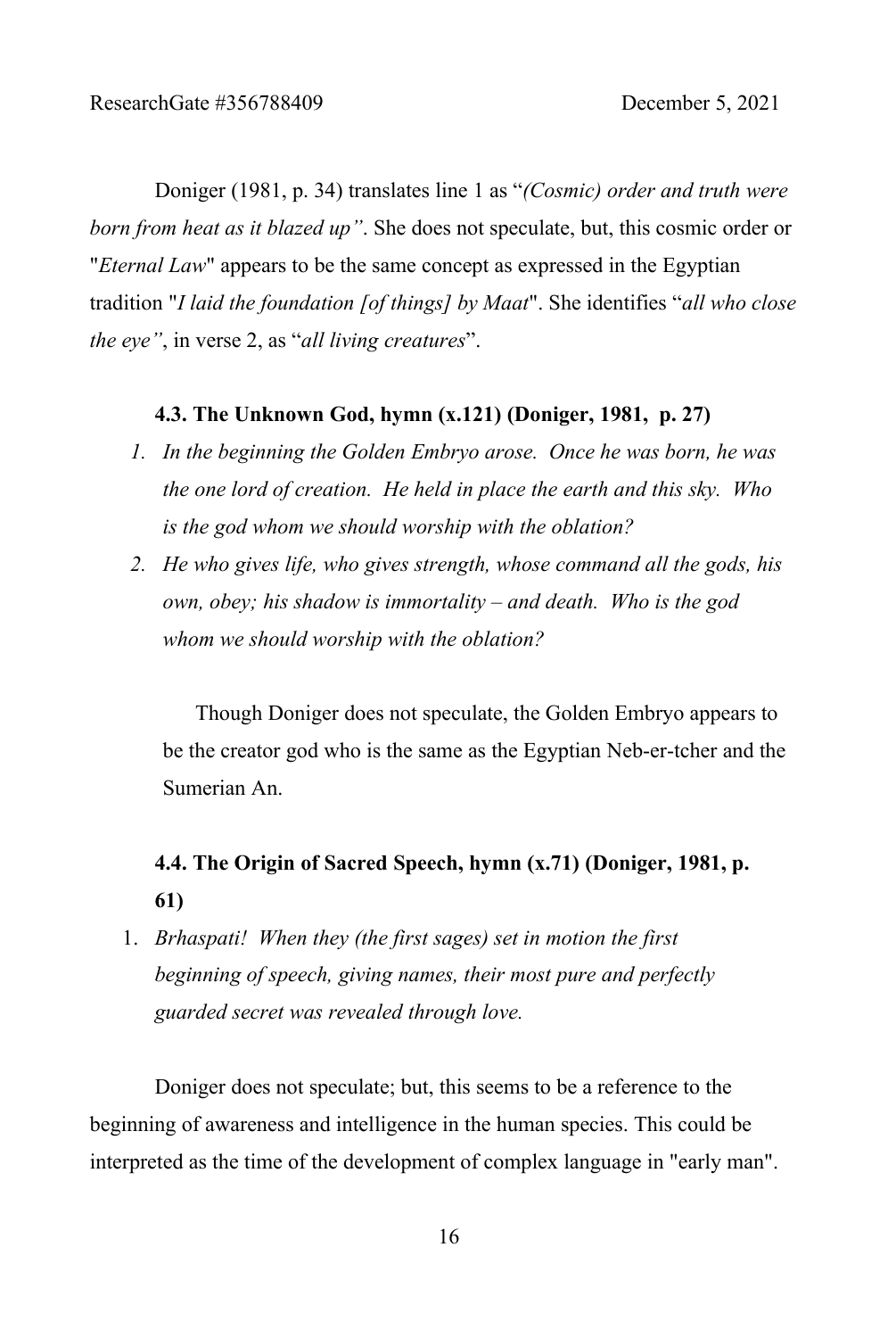#### **4.5. The Hymn to Indra, hymn (1.130) (Renfrew, 1987, p. 179)**

- 1. *COME to us, Indra, from afar, conduction us even as a lord of heroes to the gatherings, home, like a King, his heroes lord.* **. . .**
- 3. *He found the treasure brought from heaven that lay concealed, close-hidden, like the nestling of a bird, in rock, enclosed in neverending rock.* **. . .**
- 8. *Indra in battles help his Aryan worshipper, he who hath hundred helps at hand in every fray, in frays that win the light of heaven.* **. . .**

This hymn gives hints of the coming of the Sumerian (Aryan) invaders to India, recognizing the hero leader as a king. It is possibly an identification of the Sumerian Sargon I with Indra – similar to the Egyptian concept of the god-kings in their mythological period. Waddell (1929) indicates the Sumerian, as they expanded their empire brought their culture and writing with them – it is this transfer of culture that connects the traditions of the Egyptians, the Hebrews, the Hindus and the Chinese.

#### **5. THE CHINESE TRADITIONS**

Unlike the earlier traditions, the recorded Chinese tradition is younger than than all but the Hindu's. The Chinese tradition does trace its heritage back to the Sumerian king line (Waddell, 1929; DeLacouperie, 1894), sharing common elements with the Sumerian and Egyptian mythological concepts; but, there is a striking similarity between the Tao Te Ching and the Vedic hymns (in some of the more mysterious phrases). The mythological readings come from the Taoist philosophy (c. 550 BCE) and the cosmogonic myths (dating as early as the  $4<sup>th</sup>$ century).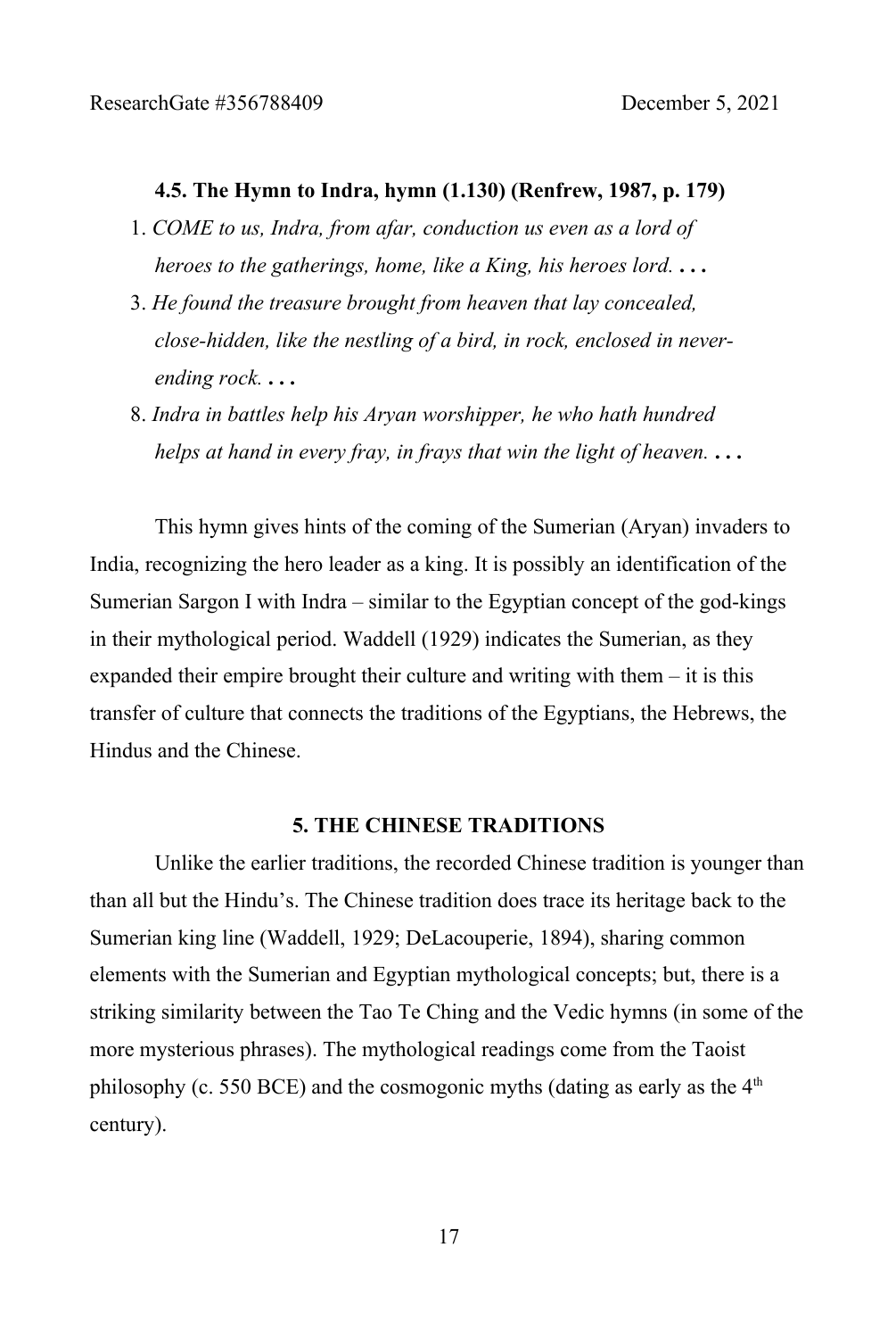### **5.1. Verse one of the Tao Te Ching (Feng,1972)**

The *Tao Te Ching* is a book of Taoist philosophy dating to c. 550 BCE. Verse one addresses the creation.

> *The Tao that can be told is not the eternal Tao. The name that can be named is not the eternal name The nameless is the beginning of Heaven and Earth. The named is the mother of ten thousand things. Ever desire less, one can see the mystery. Ever desiring, one can see the manifestations. These two spring from the same source but differ in name; They both may be called deep and profound. Darkness within darkness. The gate to all mystery.*

Wilhelm (1989) translates "*nameless"* as "*non-existence*"; "*named"* as "*existence*"; and, "*manifestations"* he called "*spatial limitations*". In the Hindu Creation Hymn, the phrase "*Darkness there was at first by darkness hidden"* seems to refer to the mystery of the nameless One, indicating the same meaning and almost identical phraseology as here in the Chinese verse referring to the Tao.

#### **5.2. Verse twenty-five of the Tao Te Ching (Feng,1972)**

*Something mysteriously formed, Born before heaven and earth. In the silence and the void, Standing alone and unchanged. Ever present and in motion. Perhaps it is the mother of ten thousand things. I do not know its name. Call it Tao. For lack of a better word, I call it great. Being great it flows. It flows far away. Having gone far, it returns.* **. . .**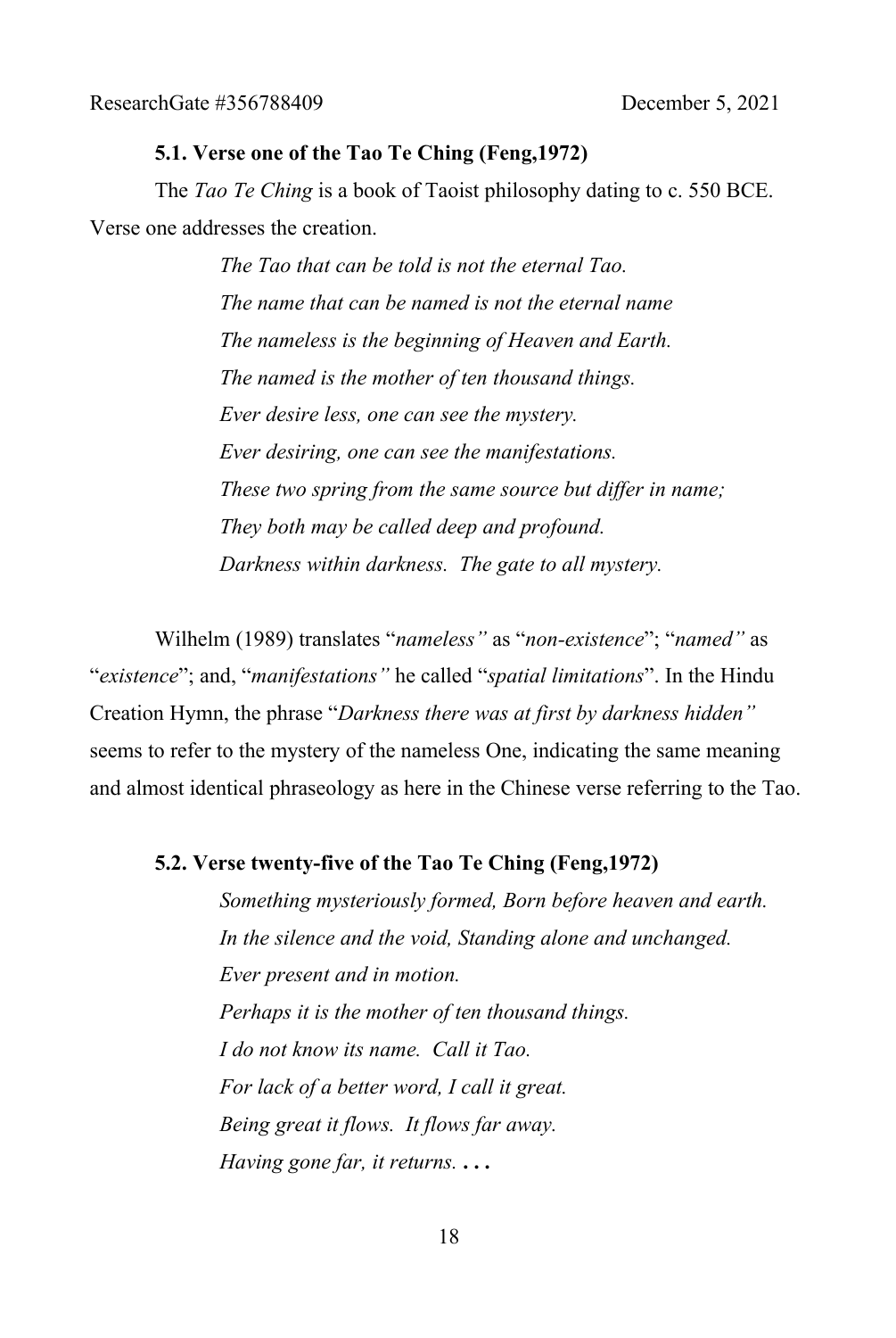The Egyptian Creation myth addresses the beginning in much the same way as it is expressed here. The creator god is described as existing when '*The sky had not come into being, the earth did not exist*' and he was '*[then] one by myself* '. The concept here of being "*ever present and in motion"* is indicated in the Egyptian myth by his description of being raised up (brought into existence) "*from out of Nu* (the primeval sea) *from a state of helpless inertness"*.

#### **5.3. Verse forty-two of the Tao Te Ching (Feng,1972)**

*The Tao begot one. One begot two. Two begot three. And three begot the ten thousand things. The ten thousand things carry yin and embrace yang. They achieve harmony by combining these forces.* **. . .**

In Wilhelm (1989), "*combining these forces"* is translated as "*flowing power*". Though Wilhelm did not speculate, this could represent modern cosmology's picture of the first moments after the Big Bang creation event when first there was a single unified field, followed by a series of symmetry breaking events that finally gave the three fields observed today. Further, the idea is expressed in the Egyptian tradition in similar words "*from being one god I became three gods*" *–* the creator god (Neb-er-tcher) created two gods ("*Shu and Tefnut*") who then separated from him to become three gods.

# **5.4. The first reading from the Chinese cosmogonic myths (Birrell, 1993, p.31)**

This first reading of the cosmogonic myths (of the origin) is taken from the *Tao Yuan* – a  $4<sup>th</sup>$  century BCE text describing the chaos prior to creation.

*In the beginning of the eternal past,*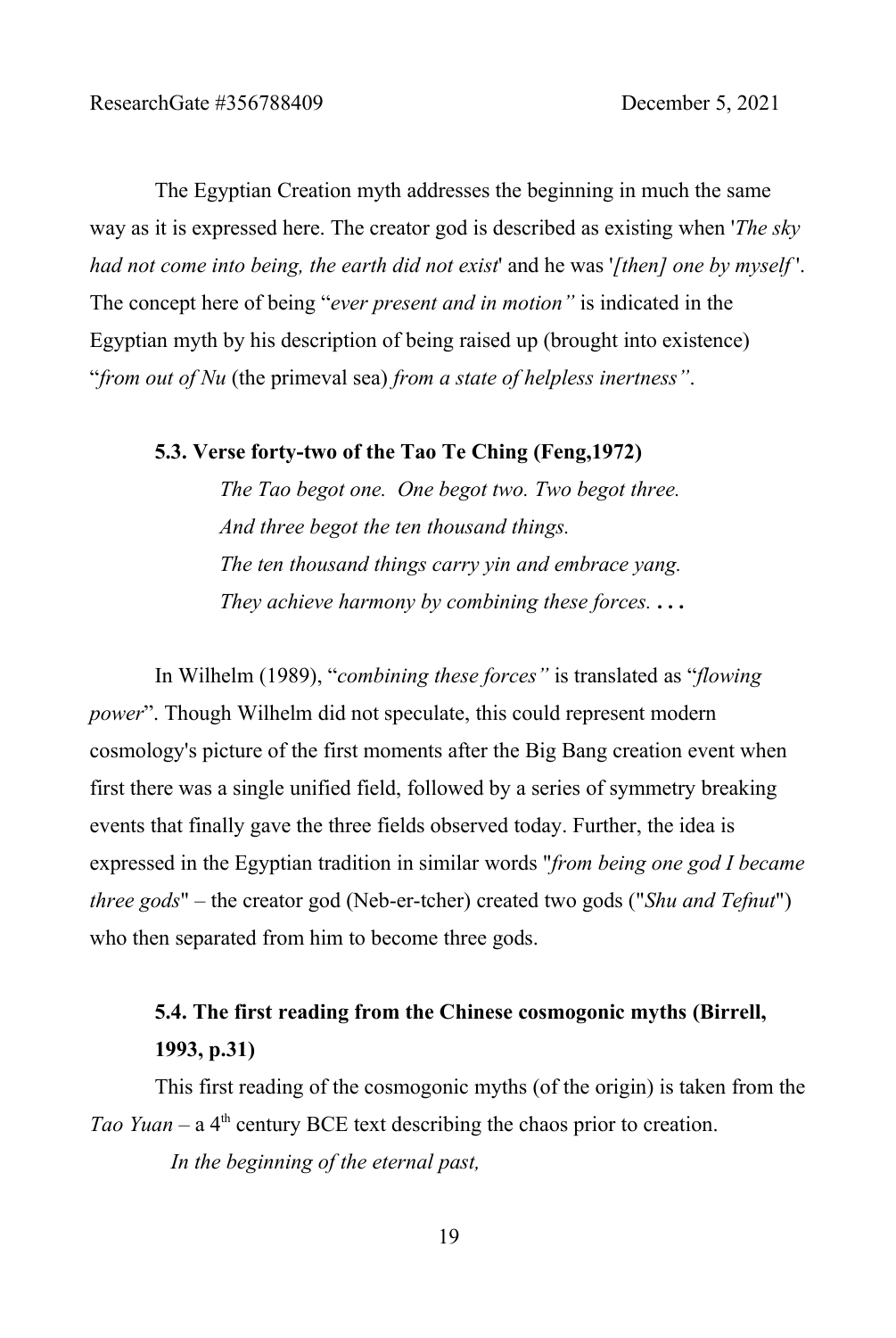*When all was ultimate sameness in vast empty space, Empty and same, all was one, One eternally at rest, Moist-wet and murky-dim, Before there were darkness and light.*

The "*vast empty space"* before the beginning is not inconsistent with the concepts of modern cosmology of the likely time before the Big Bang and is addressed in the other traditions. Genesis speaks of the "*unformed earth and void*'", and, the Hindus describe it as "*that which becoming by the void was covered*". The concept of '*moist-wet*' or primeval sea or vast waster in seen in the Sumerian tradition "*the water of creation",* of the Hebrews "'*wind of God sweeping over the water",* and of the Hindus "*and was there deep unfathomable water"*.

# **5.5. The second reading from the Chinese cosmogonic myths (Birrell, 1993, p. 32)**

This reading comes from the *Huai-nan Tzu*, an eclectic work compiled c. 139 BCE by Liu An, king of Huai-nan.

*Before Heaven and earth were formed, there was a shapeless, dark expanse, a gaping mass; thus it was called Great Glory. The Way [Tao] first came from vacant space, vacant space gave birth to the cosmos, the cosmos gave birth to the Breath, and the Breath had its limits***. . . .**

If expressed in terms of modern cosmology, "*the Breath*" could be an expression of the explosive energy of the Big Bang.

**5.6. The third reading from the Chinese cosmogonic myths (Birrell, 1993, p. 35)**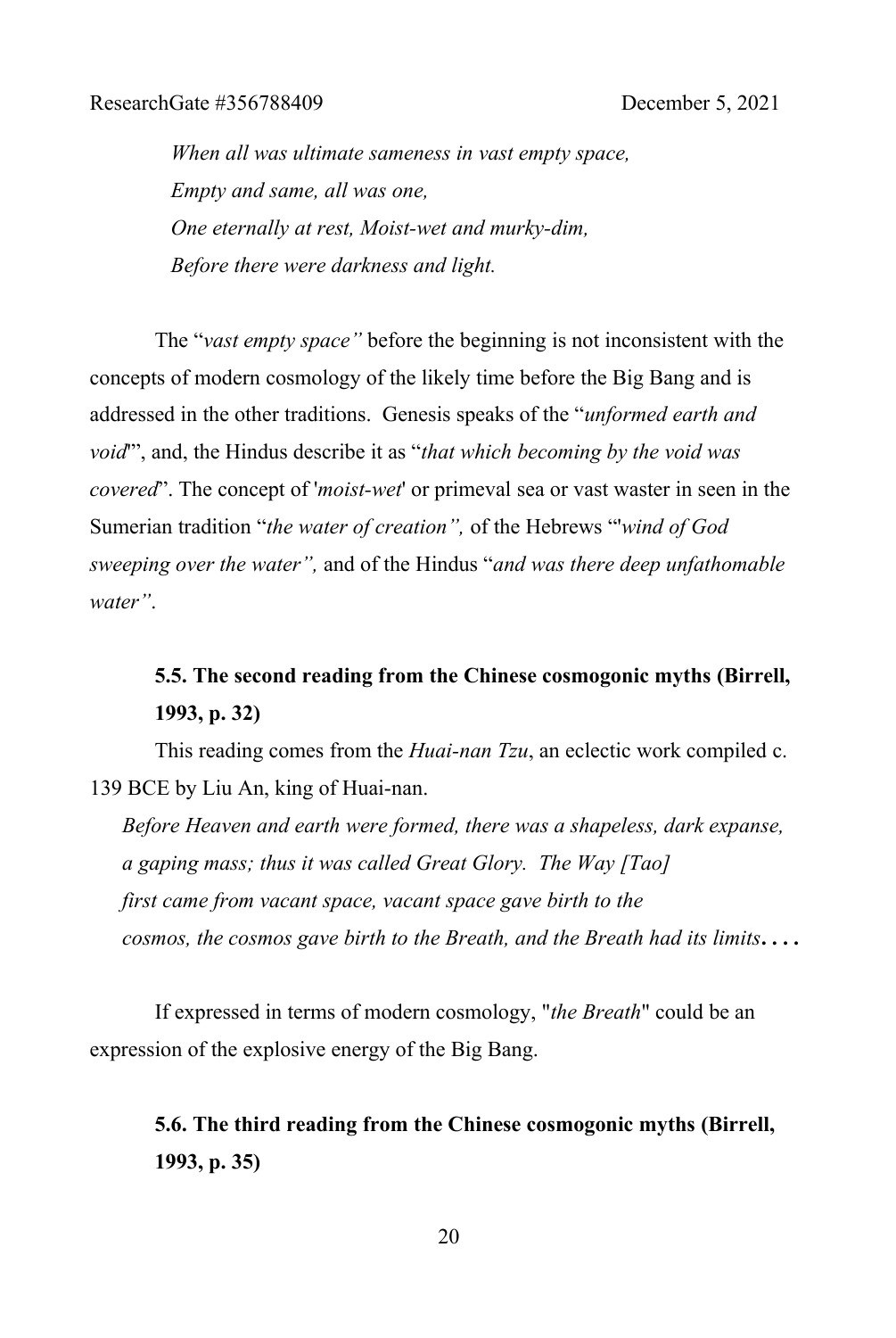This reading is a compilation, by Ying Shao c. 140-206 CE, of explanations of the origins of social concerns. It briefly describes how the mythical figure Nu Kua created human beings.

> *People say that when Heaven and earth opened and unfolded, humankind did not yet exist. Nu Kua kneaded yellow earth and fashioned human beings.* **. . .**

#### **5.7. Verse forty from the Tao Te Ching (Feng, 1972)**

*Returning is the motion of the Tao. Yielding is the way of the Tao. The ten thousand things are born of being. Being is born of non being.*

Ho-Shang-Kung (Erkes , 1950) translates "*motion"* as "*movement generates all things"*; "*yielding"* as "*tenderness and weakness are what the Tao always uses"*; and "*being*" as "*born of non being* as '*existence originates from non-existence"*. The Hindus describe the time before as when "*non-being then existed not nor being"* indicating a description of created matter vs. the unborn pre-creation state.

#### **6. SUMMARY**

The five cultures have striking similarities in the language and concepts to describe the beginning of the universe through the creation of the human race. The perspective of the myths generally is a goal-oriented account of god activities, but with some differences. For the Sumerians, features of nature were personified in the gods, while the Taoist accounts are framed in a more philosophical and mystic sense. But, in general, the similarities form the basis of comparisons that imply a common origin myth for the region (Giannini, 2021).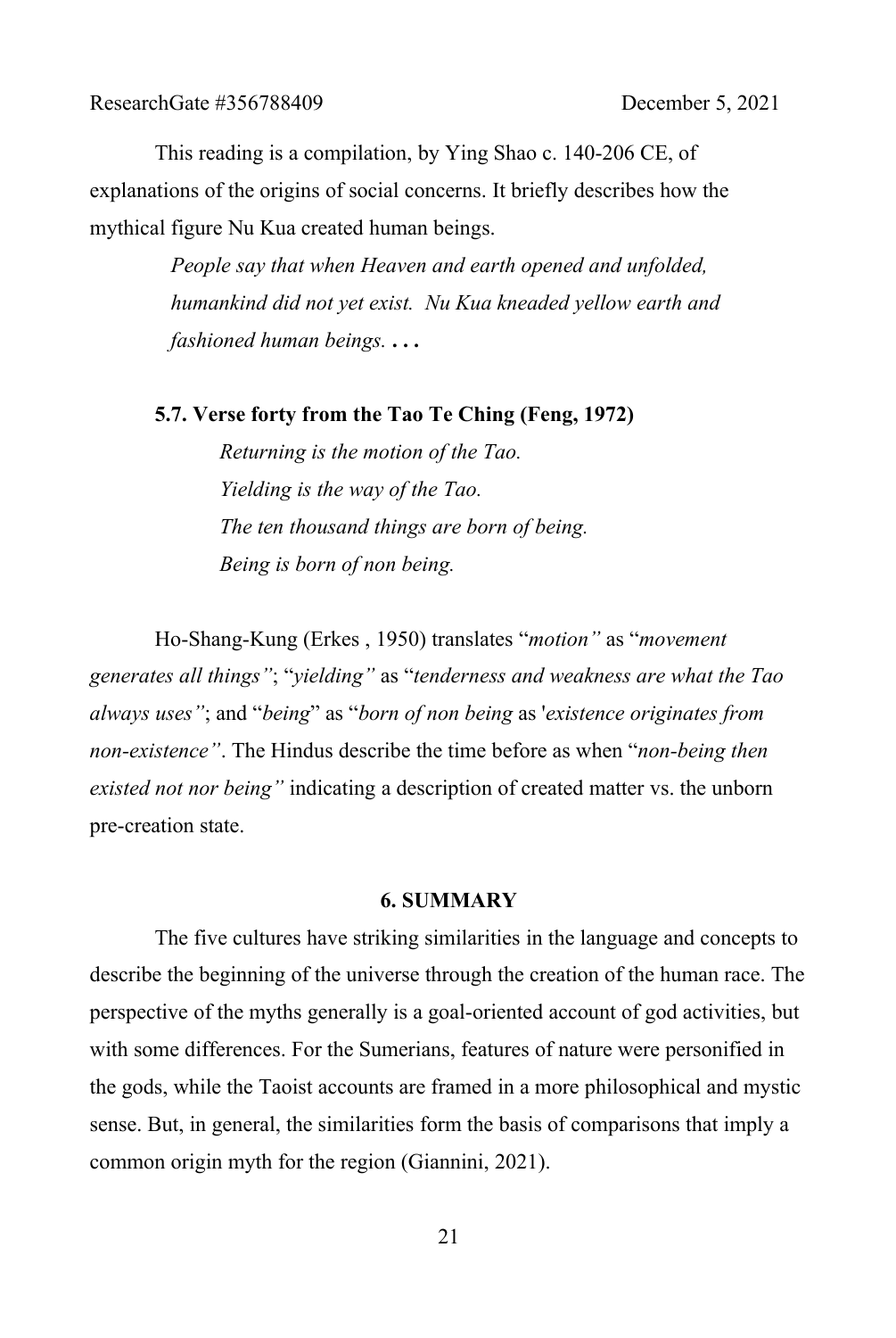#### **REFERENCES**

- Birrell, A., *Chinese Mythology*, Johns Hopkins Univ. Press, Baltimore (1993)
- Budge, E. A. W., *Egyptian Literature, Vol I: Legends of the Egyptian Gods*,
	- Kegan, Paul, Trench, Trubner& Co. Ltd, London (1912), Dover Edition (1994).
- Cavalli-Sforza, L.L., Menozzi, P. and Piazza, A., *The History and Geography of Human Genes*, Princeton Univ. Press, Princeton, NJ (. 1994).
- Dalley, S., *Myths From Mesopotamia*, Oxford Univ. Press, Inc., New York (1989).
- DeLacouperie, T., *The Western Origins of the Early Chinese Civilization*, Asher & Co., London (1894)
- Doniger, W., trans., *Rig Veda: An Anthology*, Penguin Books, NY (1981)
- Erkes, E., trans., *Ho-Shang-Kung's Commentary on Lao-Tse ,* ArtibusAsiae Pub., Askona, Switzerland (1950)
- Feng, Gia-Fu and Jane English, trans., *Lao Tzu, The Tao Te Ching ,*, Vintage Books, NY (1972)
- Giannini, J. A., "Dual-Time Concept and Mythology Illuminate Intersection of Science and Religion", *Int. J. Mod. Soc. Sci.*, 8(1) (2019): 42-62.
- Giannini, J. A., "Science and Cultural Roots Support Mid-East Common Origin Myth", in preparation (2021).
- Kramer, S. N., *Sumerian Mythology*, Univ. Pennsylvania Press, Philadelphia (1972).
- Kramer, S. N., *The Sumerians*, Univ. Chicago Press, Chicago (1963).
- Radhakrishnan, S. and Moore, C. A., *A Sourcebook in Indian Philosophy,*  PrincetonUniv. Press, Princeton, NJ (1957)
- Renfrew, C., *Archeology and Language*, CambridgeUniv. Press, NY (1987).
- Ruhlen, M., *The Origin of Language.,* John Wiley & Sons Inc., NY (1994).